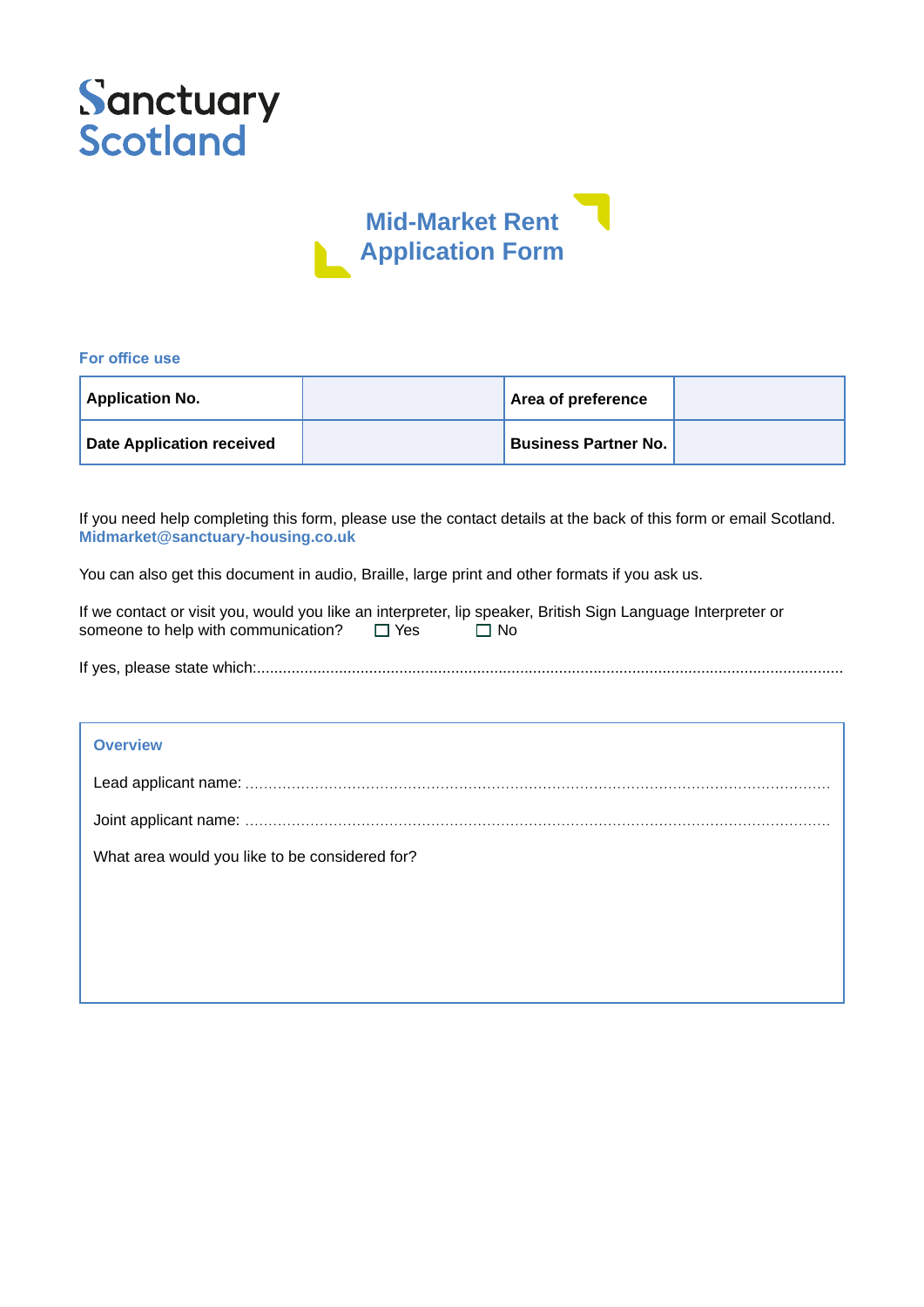# **1. About you:**

|                                   | <b>Lead applicant</b> | Joint applicant |
|-----------------------------------|-----------------------|-----------------|
| Title                             |                       |                 |
| First names(s)                    |                       |                 |
| Last name                         |                       |                 |
| <b>Current address</b>            |                       |                 |
|                                   |                       |                 |
|                                   |                       |                 |
|                                   |                       |                 |
| Postcode                          |                       |                 |
| Date of birth                     |                       |                 |
| National Insurance No.            |                       |                 |
| Daytime number                    |                       |                 |
| Mobile number                     |                       |                 |
| Email address                     |                       |                 |
| Preferred contact method          |                       |                 |
| How did you hear about<br>MMR?    |                       |                 |
| Relationship to lead<br>applicant | <b>Not Applicable</b> |                 |

Please provide the names and details for anyone else who would be living in the property with you:

| First name(s) | Last name | Date of birth | Relationship to lead<br>applicant |
|---------------|-----------|---------------|-----------------------------------|
|               |           |               |                                   |
|               |           |               |                                   |
|               |           |               |                                   |
|               |           |               |                                   |
|               |           |               |                                   |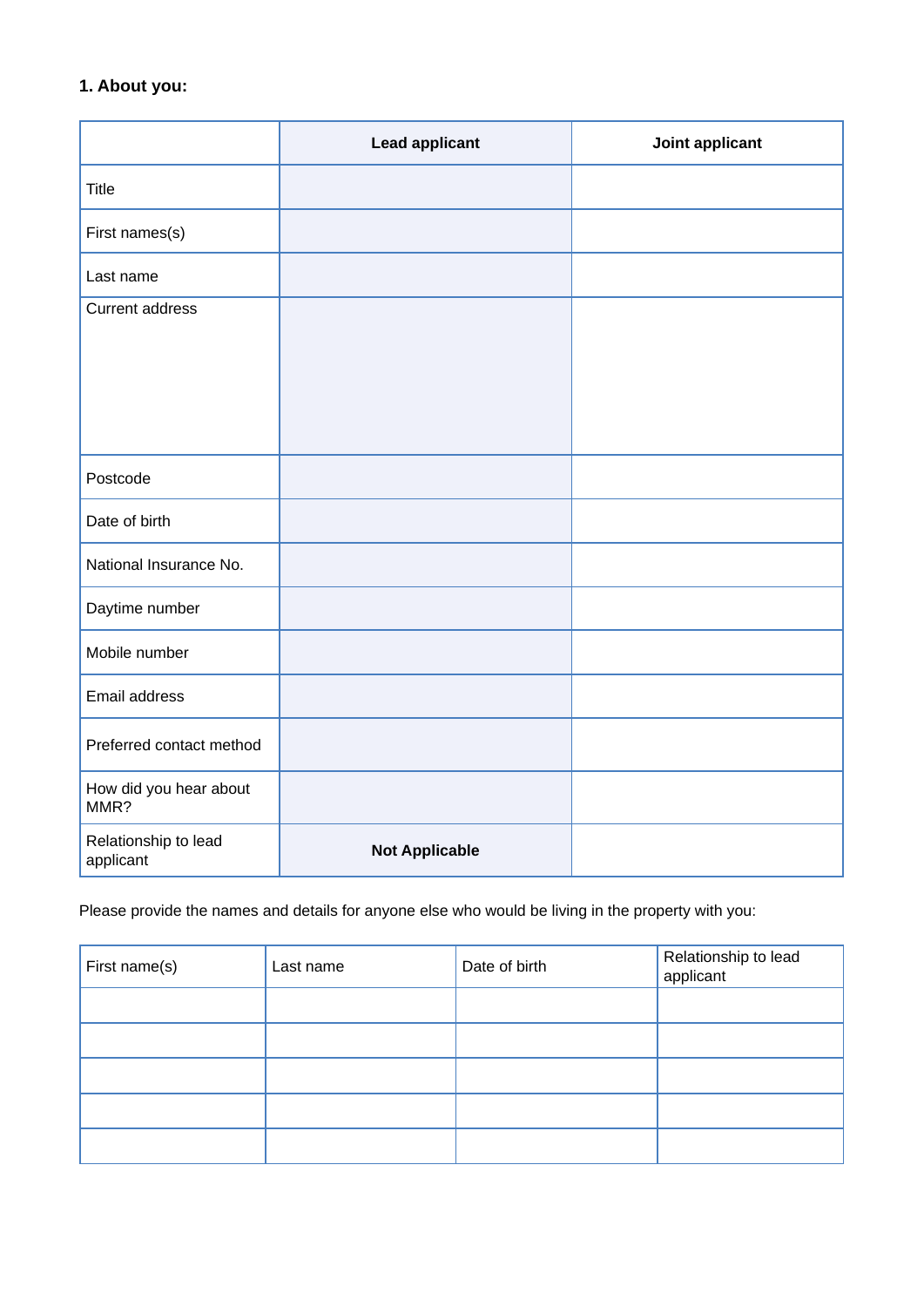# **Evidence of personal details. Please provide:**

- • Copy of photo identification, passport or driving licence (including provisional) for all applicants wishing to be on the tenancy agreement.
- • Copy of all birth certificates of children under 16 years of age.

| How many bedrooms do you require? □ One □ Two □ Three |  |  |
|-------------------------------------------------------|--|--|
|                                                       |  |  |

# **Disabilities**

In order to offer you suitable accommodation we need to know about your physical health and any relevant disabilities, to make sure that we do not offer accommodation which is unsuited to your needs. This type of information is sensitive personal data (otherwise known as "special categories of personal data") and for us to use this information we first need to ask you for your consent to do so.

There is no obligation on you to answer this question, but by providing information about your health or disabilities you confirm that you consent for us to use this information to allocate appropriate housing where available. If you do not make us aware of any health or disability please be aware that this could result in us offering you accommodation which is not suitable and impact our ability to provide you with appropriate housing.

| Do you consider anyone in your household to be disabled?                                                                                       | $\Box$ Yes | $\Box$ No |  |
|------------------------------------------------------------------------------------------------------------------------------------------------|------------|-----------|--|
| We may have a limited number of wheelchair accessible properties.<br>Would these be of interest to you?                                        | $\Box$ Yes | $\Box$ No |  |
| Note: Availability will be development specific. Please contact your local office for further information if this is<br>a requirement for you. |            |           |  |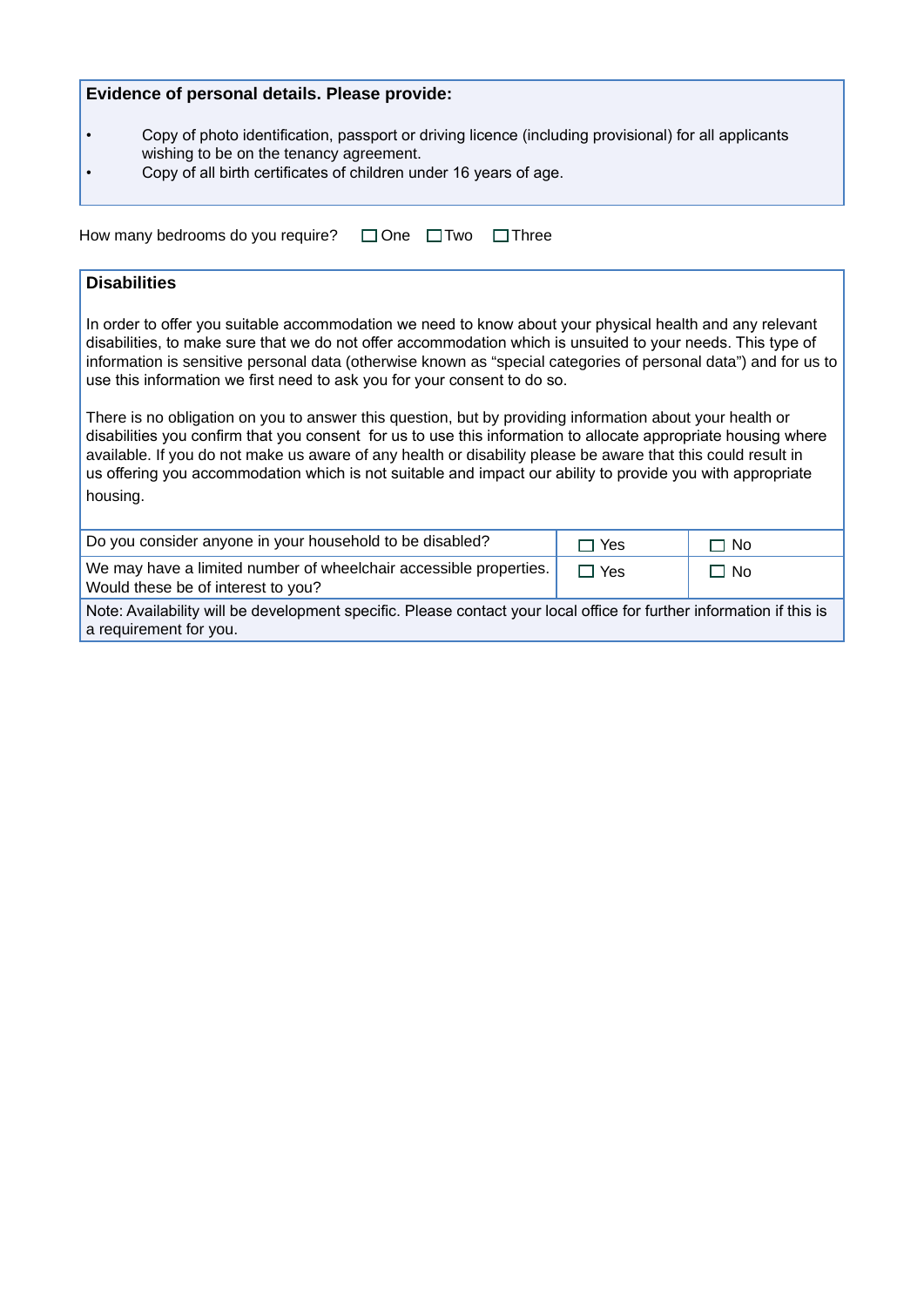# **2. Employment and Financial Details:**

| <b>Lead applicant</b>                                                              | Joint applicant                                                                    |  |  |
|------------------------------------------------------------------------------------|------------------------------------------------------------------------------------|--|--|
| Are you currently in employment?                                                   | Are you currently in employment?                                                   |  |  |
| Yes<br>No                                                                          | Yes<br>No                                                                          |  |  |
| Full time<br>$\Box$ Part time                                                      | Full time<br>Part time                                                             |  |  |
| What is your Job title?                                                            | What is your Job title?                                                            |  |  |
| Start date of employment                                                           | Start date of employment                                                           |  |  |
| . / /                                                                              |                                                                                    |  |  |
| Gross Salary per Annum                                                             | Gross Salary per Annum                                                             |  |  |
|                                                                                    |                                                                                    |  |  |
| Pay Frequency                                                                      | Pay Frequency                                                                      |  |  |
| $\Box$ Weekly $\Box$ Fortnightly $\Box$ Monthly                                    | Weekly $\Box$ Fortnightly $\Box$ Monthly                                           |  |  |
| Current employer name and address:                                                 | Current employer name and address:                                                 |  |  |
|                                                                                    |                                                                                    |  |  |
|                                                                                    |                                                                                    |  |  |
|                                                                                    |                                                                                    |  |  |
| Tel, fax no and email address                                                      | Tel, fax no and email address                                                      |  |  |
|                                                                                    |                                                                                    |  |  |
| Where are you based for work (i.e. homeworking<br>or provide office/site address): | Where are you based for work (i.e. homeworking<br>or provide office/site address): |  |  |
|                                                                                    |                                                                                    |  |  |
|                                                                                    |                                                                                    |  |  |
|                                                                                    |                                                                                    |  |  |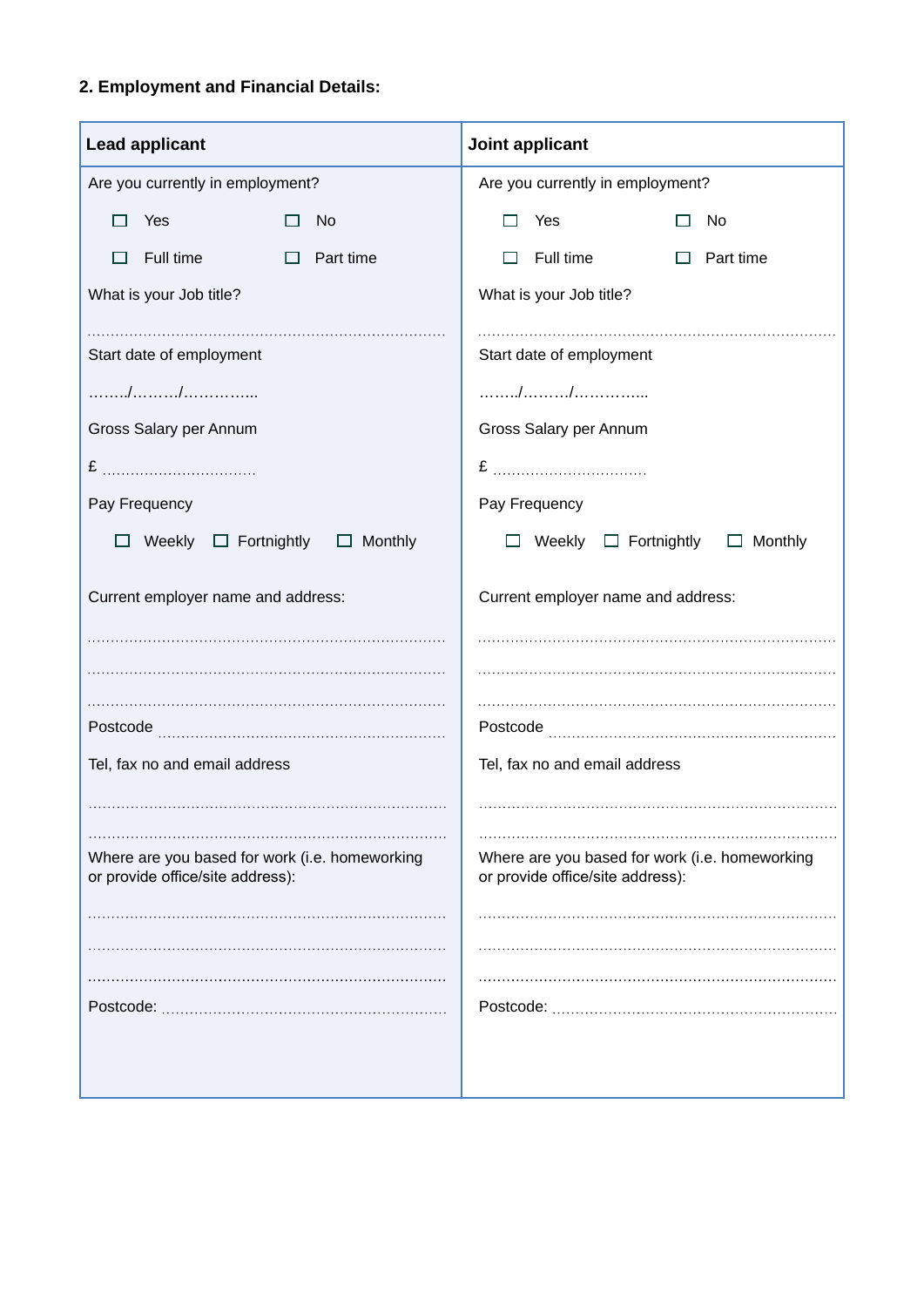# **Please provide employment evidence (Only if you cannot provide payslips or bank statements, or if you have an offer of a job but no contract of employment yet.)**

# **Current Employment**

A current employer reference may be required confirming employment and annual income plus three months consecutive payslips. This must be on company letterhead paper and signed.

#### **Not in Employment but have Offer of Employment**

Copy of offer letter from new employer which confirms gross starting salary and start date. This must be on company letterhead paper and signed.

#### **Please provide...**

- If paid monthly: last 3 months payslips or three months bank account statement
- If paid fortnightly: last 6 payslips or three months bank account statement
- If paid weekly: last 13 weeks payslips or three months bank account statement

Payslips must show the applicant's name and address, employer's name, pay dates/pay period and gross pay/net pay.

Bank statements must show the applicant's name and address.

If you are unable to provide salary information we will accept evidence of employment with a copy of your contract or a letter from your employer confirming current employment, gross salary and your most up to date P60. This must be on company letterhead paper and signed.

# **Additional Household Income (per annum)**

| Bonuses/Commission                                                                              | £ | <b>Sickness Benefit</b>                               | £ |
|-------------------------------------------------------------------------------------------------|---|-------------------------------------------------------|---|
| <b>Unemployment Benefit</b>                                                                     | £ | <b>Housing Benefit</b>                                | £ |
| Shareholder's Profits                                                                           | £ | Local Housing Allowance or<br><b>Universal Credit</b> | £ |
| <b>Bank Interest</b>                                                                            | £ | <b>Child Maintenance</b><br>payments                  | £ |
| Tax Credit                                                                                      | £ | <b>Child Benefit</b>                                  | £ |
| Child Tax Credit                                                                                | £ | Pensions                                              | £ |
| Self employed earnings                                                                          | £ | Overtime/Shift Allowances                             | £ |
| Other (please specify)                                                                          |   | £                                                     |   |
| If you do not have a regular income do you have access to capital funds?<br>Yes<br>$\square$ No |   |                                                       |   |

You must provide evidence if you are in receipt of any additional household income as stated above:

#### **Tax Credit**

HMRC Tax Credit award letter or 3 current and consecutive bank statements showing payments made to applicant.

#### **Child Benefit**

If the applicant is unable to provide evidence of Child Benefit in payment we will assume payment relevant to the number of dependant children in the household.

# **Child Tax Credit**

HMRC Tax Credit award letter or 3 current and consecutive bank statements showing payments made to applicant.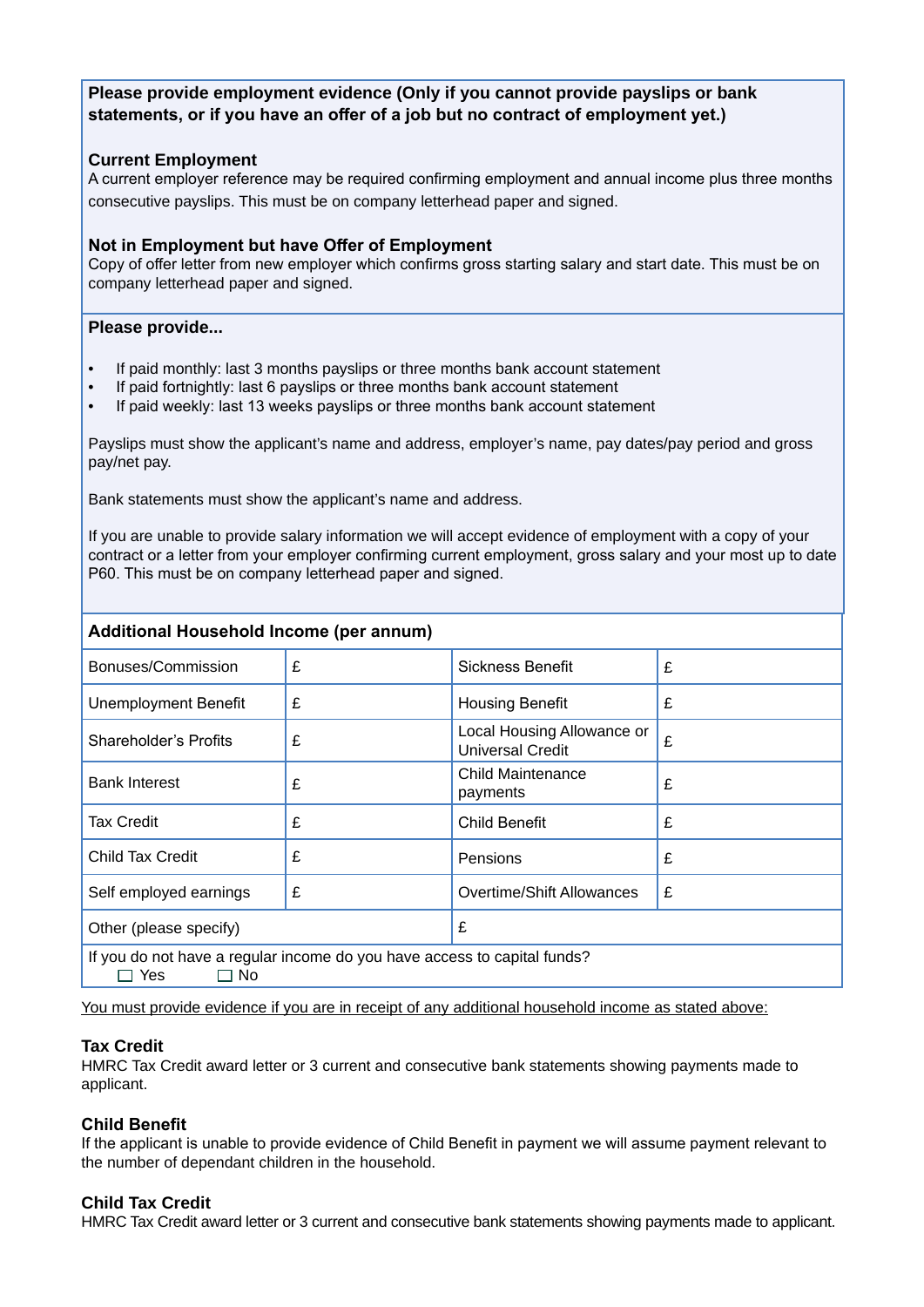# **Self Employed Earnings**

Applicants will be expected to provide audited accounts for the previous year or comprehensive accounts for year to date if the business has just recently started operating.

# **Child Maintenance Payments**

3 current and consecutive bank statements identifying these payments.

#### **Bonuses/Commission**

One of the following must be provided:

- Monthly last 3 months payslips and three months bank account statement
- Fortnightly last 6 payslips and three months bank account statement
- Weekly last 13 weeks payslips and three months bank account statement

Where amounts vary we will use the lowest value as primary income, not an average of the amounts for assessing affordability.

# **Overtime/Shift Allowances**

One of the following must be provided:

- Monthly last 3 months payslips and three months bank account statement
- Fortnightly last 6 payslips and three months bank account statement
- Weekly last 13 weeks payslips and three months bank account statement

Where amounts vary we will use the lowest value as primary income not an average of the amounts for assessing affordability.

#### **Pensions**

One of the following must be provided:

- Monthly last 3 months payslips and three months bank account statement
- Fortnightly last 6 payslips and three months bank account statement
- Weekly last 13 weeks payslips and three months bank account statement

#### **In addition**

• Annual award letter for the current year

If you are unable to provide pension statement information we can also accept evidence of the applicant's pension from a copy of the applicant's bank statement, along with a letter from the applicant's pension provider confirming gross pension income. This must be on company letterhead paper and signed. This is to ensure that all applicants are assessed on the same criteria.

#### **Shareholder Profits**

Dividend Statement for the current financial year.

#### **Bank Interest**

Letter / Bank Statements showing applied interest for the current financial year.

# **Other benefits**

Mid-Market Rent is aimed at economically active households. Where somebody in a household applying is not working, exceptions can be made in appropriate circumstances for example where the household includes a person with a disability and where current housing costs are unaffordable (for instance in the private rented sector). In these cases non-working benefits will be taken into account in assessing eligibility. Applicants will therefore need to provide the following evidence if they are in receipt of:

# **Sickness Benefit**

Letter of Award.

**Unemployment Benefit**  Letter of Award.

**Housing Benefit**  Letter of Award.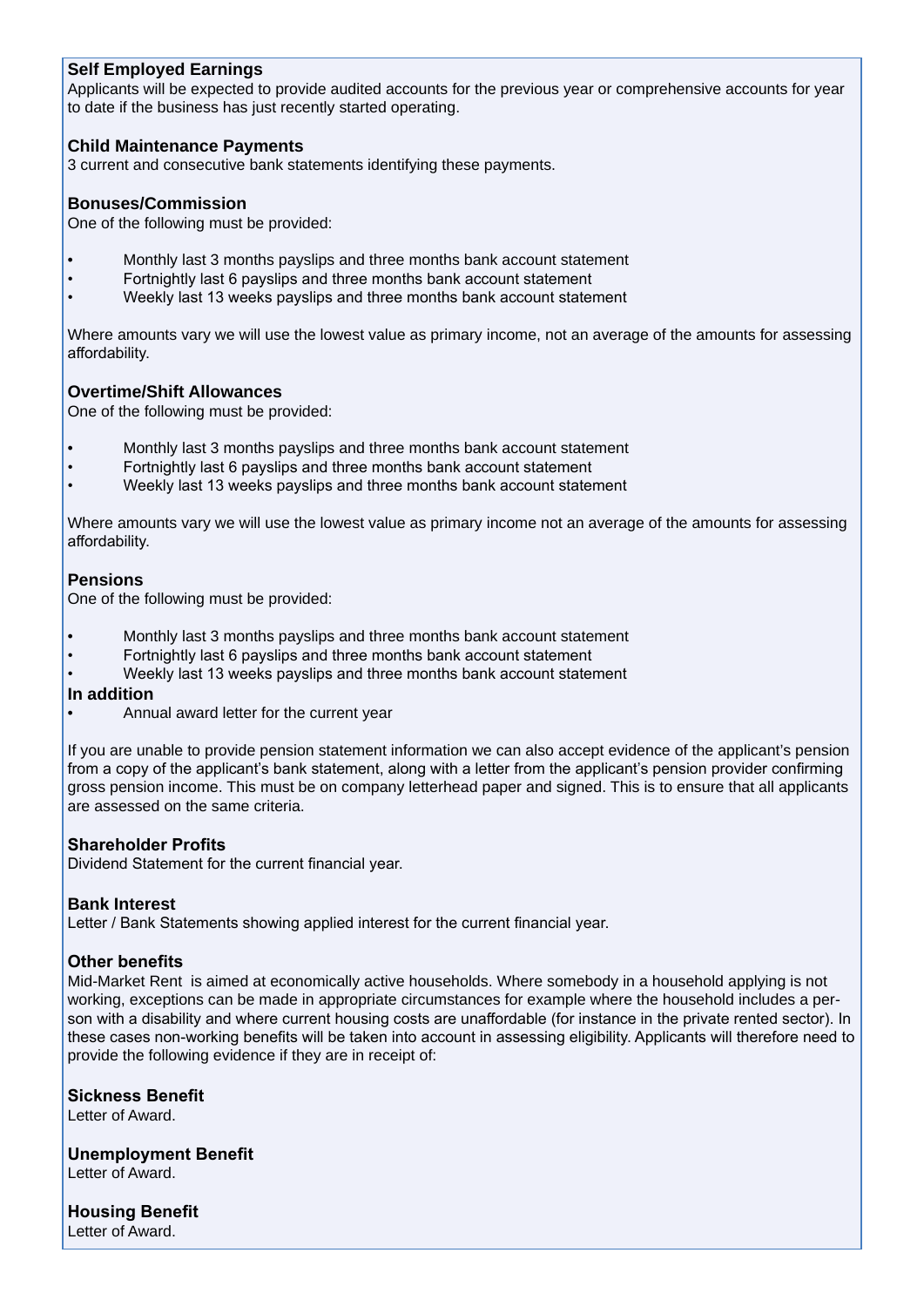# **3. Tenancy information**

Please give details of your current accommodation.

| Are you currently (please tick):                                                                                                                                                                                                                                                                                                                                                                                                                                                                                                                                       | Lead<br>applicant | <b>Joint</b><br>applicant |  |  |
|------------------------------------------------------------------------------------------------------------------------------------------------------------------------------------------------------------------------------------------------------------------------------------------------------------------------------------------------------------------------------------------------------------------------------------------------------------------------------------------------------------------------------------------------------------------------|-------------------|---------------------------|--|--|
| A home owner                                                                                                                                                                                                                                                                                                                                                                                                                                                                                                                                                           | П                 | $\Box$                    |  |  |
| A registered social landlord (housing association/co-operative) tenant                                                                                                                                                                                                                                                                                                                                                                                                                                                                                                 | □                 | $\Box$                    |  |  |
| A private rented tenant                                                                                                                                                                                                                                                                                                                                                                                                                                                                                                                                                | П                 | □                         |  |  |
| A Mid Market Rent tenant                                                                                                                                                                                                                                                                                                                                                                                                                                                                                                                                               | $\Box$            | $\Box$                    |  |  |
| Sharing facilities (e.g. living with parents/relatives/friends, living with a former<br>spouse/partner following a relationship breakdown, living in hostel/bed and<br>breakfast type accommodation, lodging).                                                                                                                                                                                                                                                                                                                                                         | П                 | П                         |  |  |
| Living in non - secure accommodation: lacking security of tenure in current<br>home/ private tenant or a homeowner with a change in circumstances such<br>as health or a relationship breakdown is forcing or requiring a move.                                                                                                                                                                                                                                                                                                                                        | П                 |                           |  |  |
| Other (please state):                                                                                                                                                                                                                                                                                                                                                                                                                                                                                                                                                  |                   |                           |  |  |
| Are you saving to buy your first home?<br>$\Box$ Yes<br>$\Box$ No<br>Are you currently registered on a waiting list for a home with a Registered Social Landlord or Local Authority?<br>$\Box$ Yes<br>$\Box$ No<br>If Yes please state where you are registered:                                                                                                                                                                                                                                                                                                       |                   |                           |  |  |
| If you are a member of a household and/or or sub-letting then evidence of the applicant's residence must be<br>provided. Acceptable evidence includes:<br>Two of the following: utility bills, council tax statements, mobile phone bill, bank statements, council tax<br>statements, photographic ID or letters from the DWP which display the applicant's full name and address.<br>The bills and statements must be for a period of:<br>3 monthly statements; or<br>6 fortnightly statements; or<br>13 weekly statements; or<br>letters/bills dated within 3 months |                   |                           |  |  |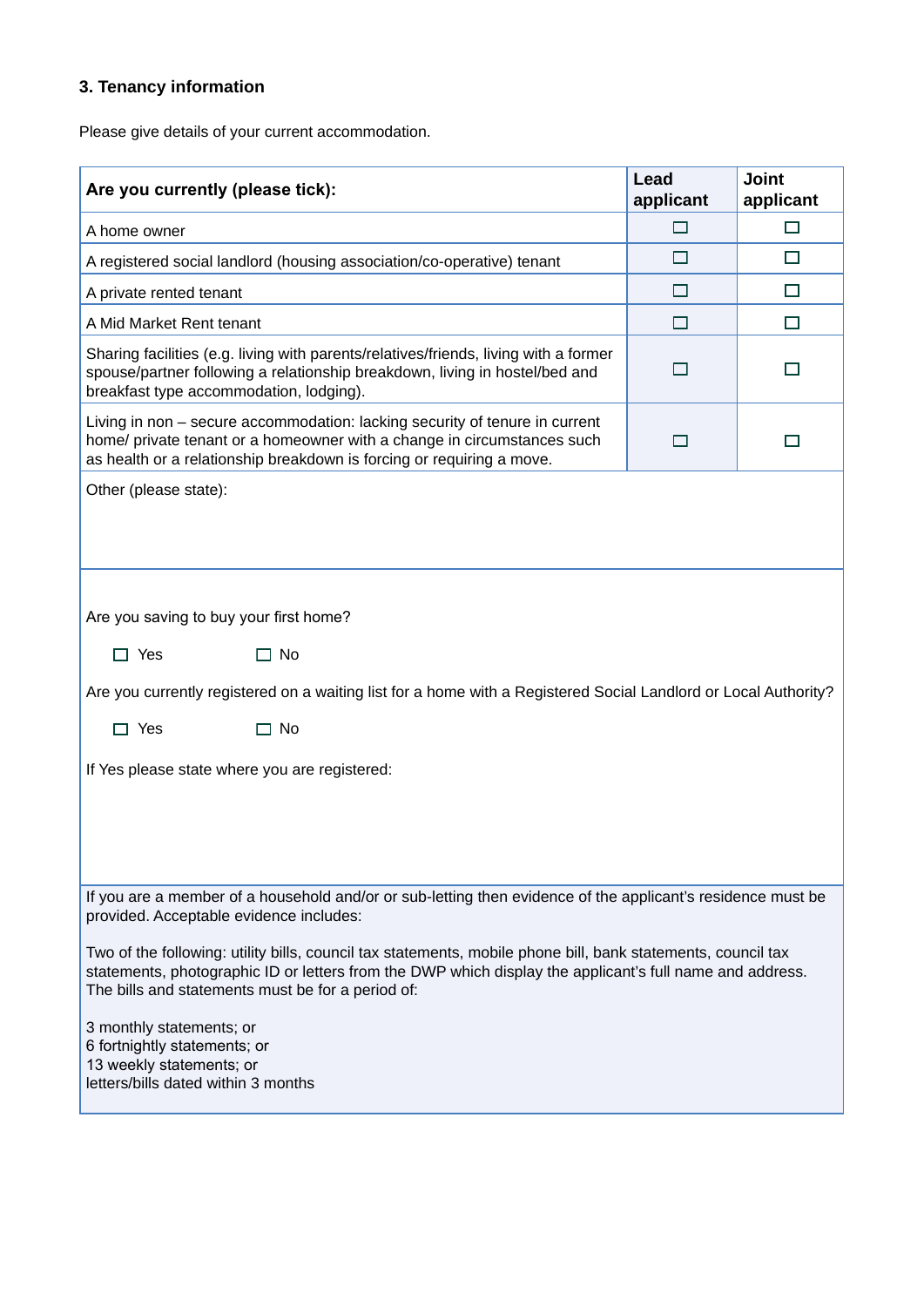Previous landlord details so that we can complete tenancy reference checks as part of our standard allocations procedure:

Please provide details for the previous 3 years. Continue on a separate sheet if necessary.

| Current and previous landlord/agent's name |                       |                 |  |
|--------------------------------------------|-----------------------|-----------------|--|
|                                            | <b>Lead applicant</b> | Joint applicant |  |
| Property address                           |                       |                 |  |
|                                            |                       |                 |  |
|                                            |                       |                 |  |
| Landlord's address                         |                       |                 |  |
|                                            |                       |                 |  |
|                                            |                       |                 |  |
|                                            |                       |                 |  |
| Postcode                                   |                       |                 |  |
| Landlord's contact telephone<br>number     |                       |                 |  |
| Landlord's email                           |                       |                 |  |
| Tenancy start date (inc year)              |                       |                 |  |
| Tenancy end date (inc year)                |                       |                 |  |
| Reason for leaving                         |                       |                 |  |

| Previous landlord/agent's name         |                       |                 |  |  |
|----------------------------------------|-----------------------|-----------------|--|--|
|                                        | <b>Lead applicant</b> | Joint applicant |  |  |
| Property address                       |                       |                 |  |  |
|                                        |                       |                 |  |  |
|                                        |                       |                 |  |  |
| Landlord's address                     |                       |                 |  |  |
|                                        |                       |                 |  |  |
|                                        |                       |                 |  |  |
|                                        |                       |                 |  |  |
|                                        |                       |                 |  |  |
| Postcode                               |                       |                 |  |  |
| Landlord's contact telephone<br>number |                       |                 |  |  |
| Landlord's email                       |                       |                 |  |  |
| Tenancy start date (inc year)          |                       |                 |  |  |
| Tenancy end date (inc year)            |                       |                 |  |  |
| Reason for leaving                     |                       |                 |  |  |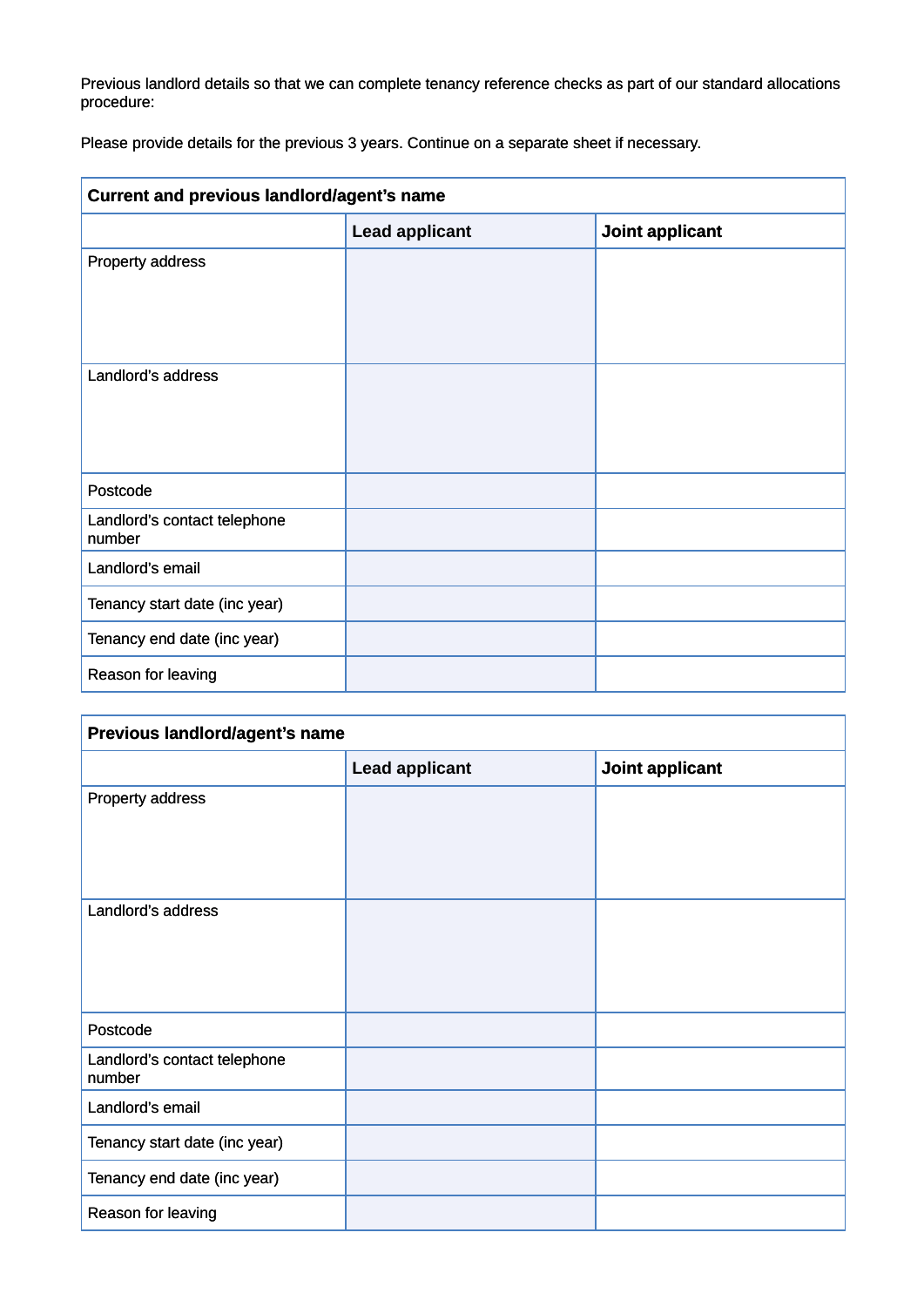| Previous landlord/agent's name         |                       |                 |  |  |
|----------------------------------------|-----------------------|-----------------|--|--|
|                                        | <b>Lead applicant</b> | Joint applicant |  |  |
| Property address                       |                       |                 |  |  |
|                                        |                       |                 |  |  |
|                                        |                       |                 |  |  |
| Landlord's address                     |                       |                 |  |  |
|                                        |                       |                 |  |  |
|                                        |                       |                 |  |  |
|                                        |                       |                 |  |  |
| Postcode                               |                       |                 |  |  |
| Landlord's contact telephone<br>number |                       |                 |  |  |
| Landlord's email                       |                       |                 |  |  |
| Tenancy start date (inc year)          |                       |                 |  |  |
| Tenancy end date (inc year)            |                       |                 |  |  |
| Reason for leaving                     |                       |                 |  |  |

# **4. General information**

| Have you, or anyone you are applying with, ever had action taken against you<br>due to antisocial or criminal behaviour or a breach of your current/previous<br>tenancy conditions? (Including written warnings, court action, evictions and<br>Anti-Social Behaviour Orders). |          | No       |  |  |  |
|--------------------------------------------------------------------------------------------------------------------------------------------------------------------------------------------------------------------------------------------------------------------------------|----------|----------|--|--|--|
| If YES please give the full name of person(s) against whom action was taken:                                                                                                                                                                                                   |          |          |  |  |  |
| Do you, or anyone you are applying with, have to register with the police under the<br>Sex Offenders Act 1997 and/or the Sexual Offences Act 2003?                                                                                                                             | Yes<br>⊓ | No.<br>П |  |  |  |
| If YES please give the full name of person(s) who have to register:                                                                                                                                                                                                            |          |          |  |  |  |
| Are you, or anyone you are applying with, related to anyone who is, or has been in<br>the last 12 months, a member of Sanctuary's committees/forums or staff?                                                                                                                  | Yes<br>⊓ | No<br>П  |  |  |  |
| If YES please give details:                                                                                                                                                                                                                                                    |          |          |  |  |  |
| Do you, or anyone you are applying with, have any rent arrears or debts from a<br>current or previous tenancy?                                                                                                                                                                 | Yes<br>П | No<br>П  |  |  |  |
| If YES please give details:                                                                                                                                                                                                                                                    |          |          |  |  |  |
| Are you, or anyone you are applying with, seeking asylum?                                                                                                                                                                                                                      | Yes<br>⊓ | No<br>П  |  |  |  |
| If YES please give details:                                                                                                                                                                                                                                                    |          |          |  |  |  |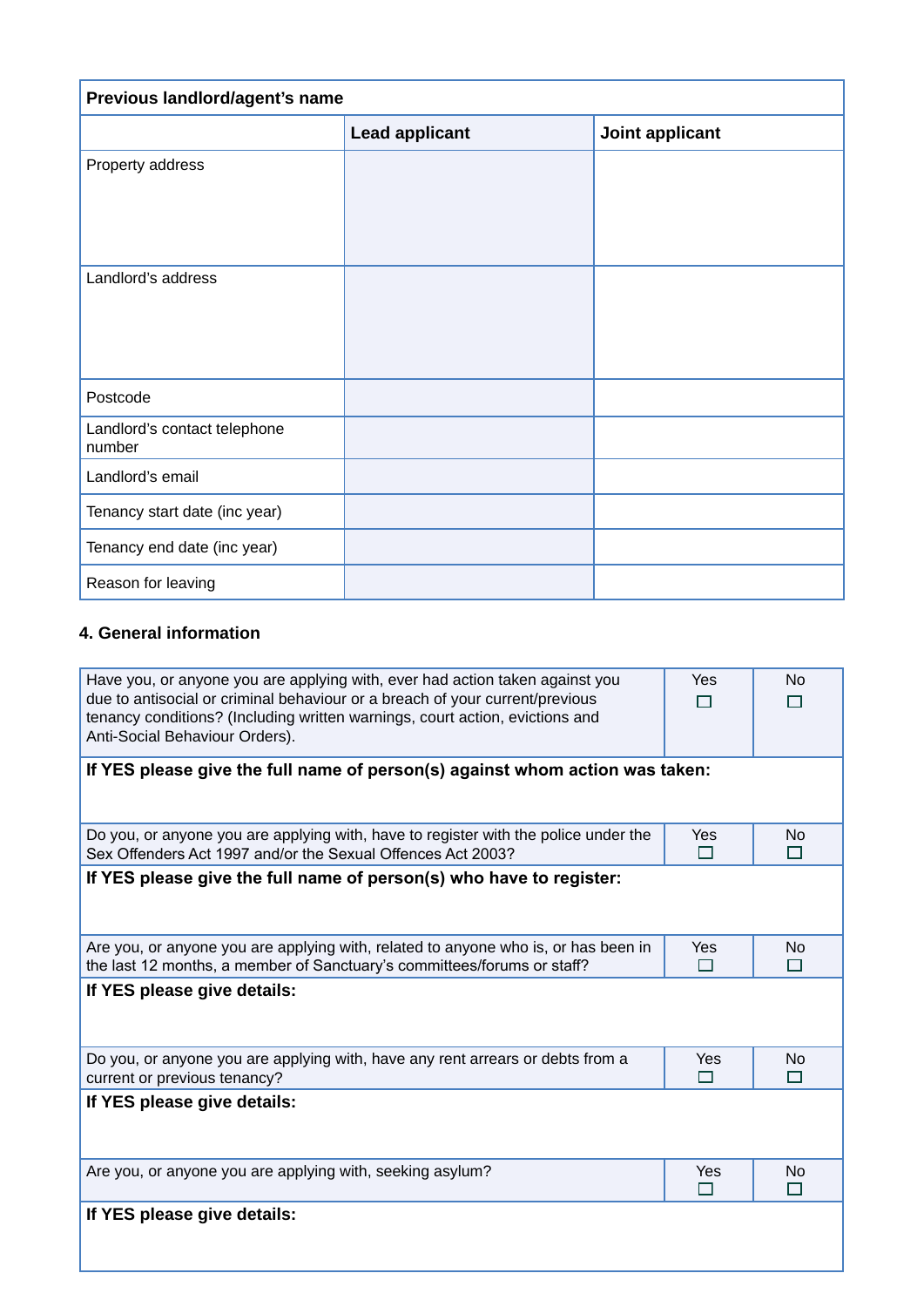# **Declaration**

I/we declare that the information supplied by me/us in this application is correct.

I/we understand that supplying false or misleading information or deliberately withholding relevant information may result in the cancellation of my/our application.

# **Personal information**

The information collected before you become a tenant will be used to help us provide services which meet your needs. Some of the information which we collect will be special categories of personal data (also called sensitive personal data). To ensure that you receive a consistently high standard of service we may pass relevant information to our contractors.

Our full privacy notice can be found at the end of this form. Please review this before signing your form. By signing the form, you consent to our use of your sensitive personal data as set out in the full privacy notice.

Where you have provided consent to us processing your special categories of information (health and disability information), you have the right to withdraw that consent at any time. Withdrawing your consent will not affect the lawfulness of our use of your information before the consent was withdrawn.

We aim to ensure that withdrawing your consent is as easy as providing it. Therefore if you do wish to withdraw your consent at any time, please contact your local Sanctuary office.

#### **Privacy Statement**

# **1 Purpose of our privacy statement**

1.1 Under the Data Protection Act 2018 and the UK GDPR, Sanctuary Homes (Scotland) Limited is required to explain to you why we are asking for information about you, how we intend to use the information you provide to us and whether we will share this information with anyone else.

#### **2 Who are we?**

2.1 We are Sanctuary Homes (Scotland) Limited, a subsidiary of Sanctuary Scotland Housing Association and part of Sanctuary. Our registered office address is 7 Freeland Drive, Priesthill, Glasgow, G53 6PG. We trade under the 'Sanctuary Homes' brand and will be your landlord if you choose to rent a Mid-Market Rent property from us.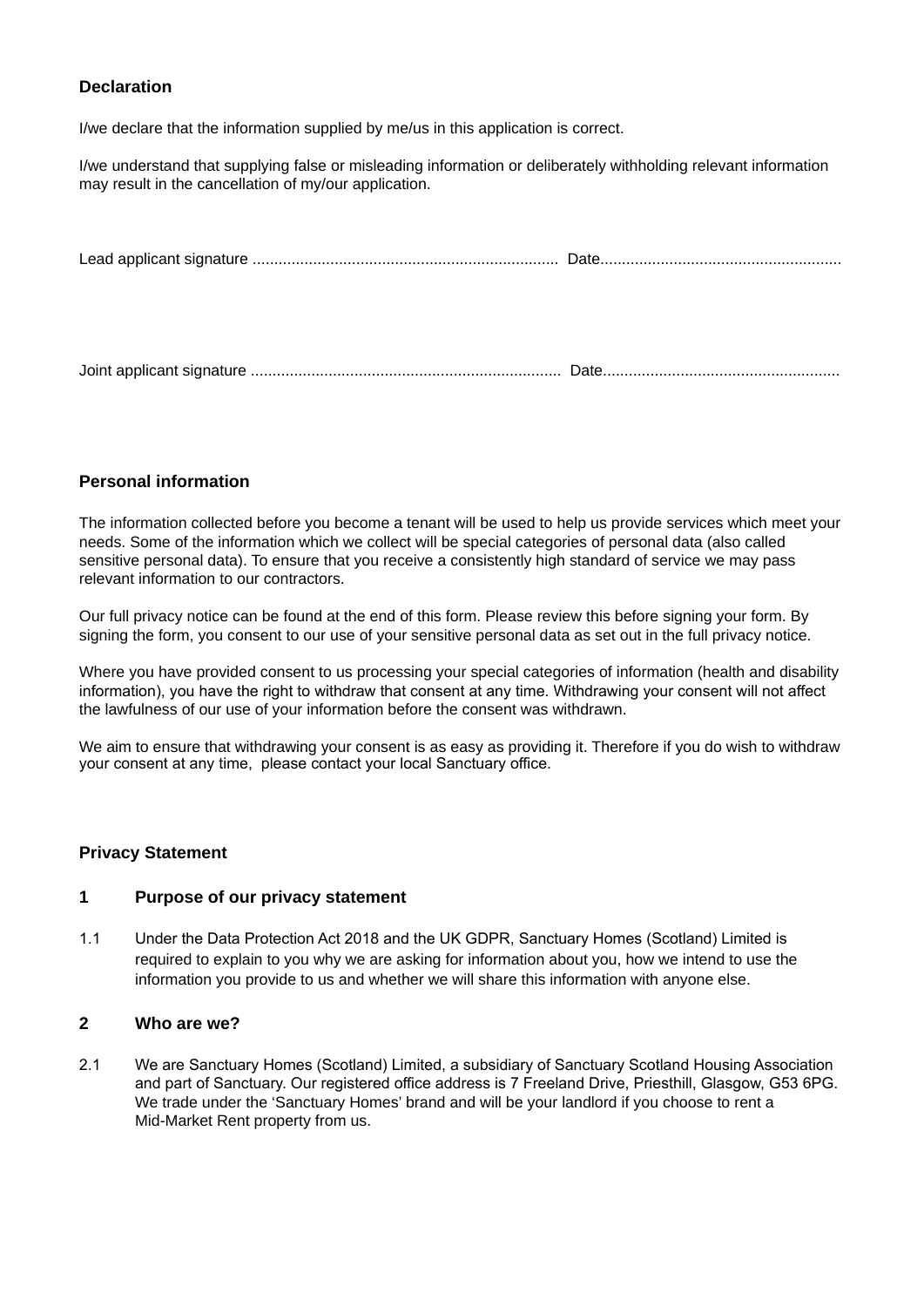# **3 Our data protection officer**

- 3.1 Our Data Protection Officer is responsible for overseeing what we do with your information and monitoring our compliance with data protection laws.
- 3.2 If you have any concerns or questions about our use of your personal data, you can contact our Data Protection Officer by writing to The Data Protection Officer, Sanctuary House, Chamber Court, Castle Street, Worcester, WR1 3ZQ or emailing data.protection@sanctuary-housing.co.uk.

# **4 Why are we collecting your information?**

# **4.1 Basic application information**

4.1.1 The information that you provide to us on the form(s) relating to your application is required by Sanctuary in order for us to assess your need for housing. This will include basic identifier information about you and other members of your household, contact details, and information about any relevant health conditions or specific needs that our staff should be aware of when processing your application. Without this information, we will not be able to enter into a contract with you. Our aim is that by further understanding your individual needs, we will be able to provide an improved service.

# **4.2 Account management information**

- 4.2.1 If you are offered a tenancy, Sanctuary may invite you to answer some questions on your personal and financial circumstances. If you agree to provide this information it will be used to complete the Account Management Process.
- 4.2.2 This will allow Sanctuary to offer tailored services related to your rent account.
- 4.2.3 This is an automated process and your rights relating to this are set out at section 14.2. Sanctuary does not currently carry out any other automated decision making and we will tell you if this ever changes.

#### **4.3 Equality and diversity information**

- 4.3.1 Before or during your tenancy Sanctuary may invite you to share data on your diversity characteristics.
- 4.3.2 This is voluntary and can only be recorded and used by us with your explicit consent. You can also withdraw your consent at any time.
- 4.3.3 We ask for this data for reasons including but not limited to, an ambition to improve our services and to comply with external reporting requirements.
- 4.3.4 Collecting equalities data is also part of Sanctuary's Equality Strategy: Inclusio[n for All](https://www.sanctuary-group.co.uk/sites/default/files/quick_media/sanctuary-group-inclusion-for-all-strategy-2021-2024-april-2021.pdf) and is therefore a core element of governance and making sure that we listen and respond to your needs, promote your interests and enhance trust within our community. This can include making reasonable adjustments in specific circumstances to ensure a particular applicant's support needs or accessibility requirements are respected and met, or it can mean implementing positive action initiatives and using data to improve our policies, procedures and services more generally.
- 4.3.5 Sanctuary also collects and uses data on characteristics such as ethnicity, disability and gender re-assignment to protect people from unlawful discrimination and it is a requirement of the Scottish Housing Regulator to record and report the diversity characteristics of applicants and tenants where this information has been provided to us.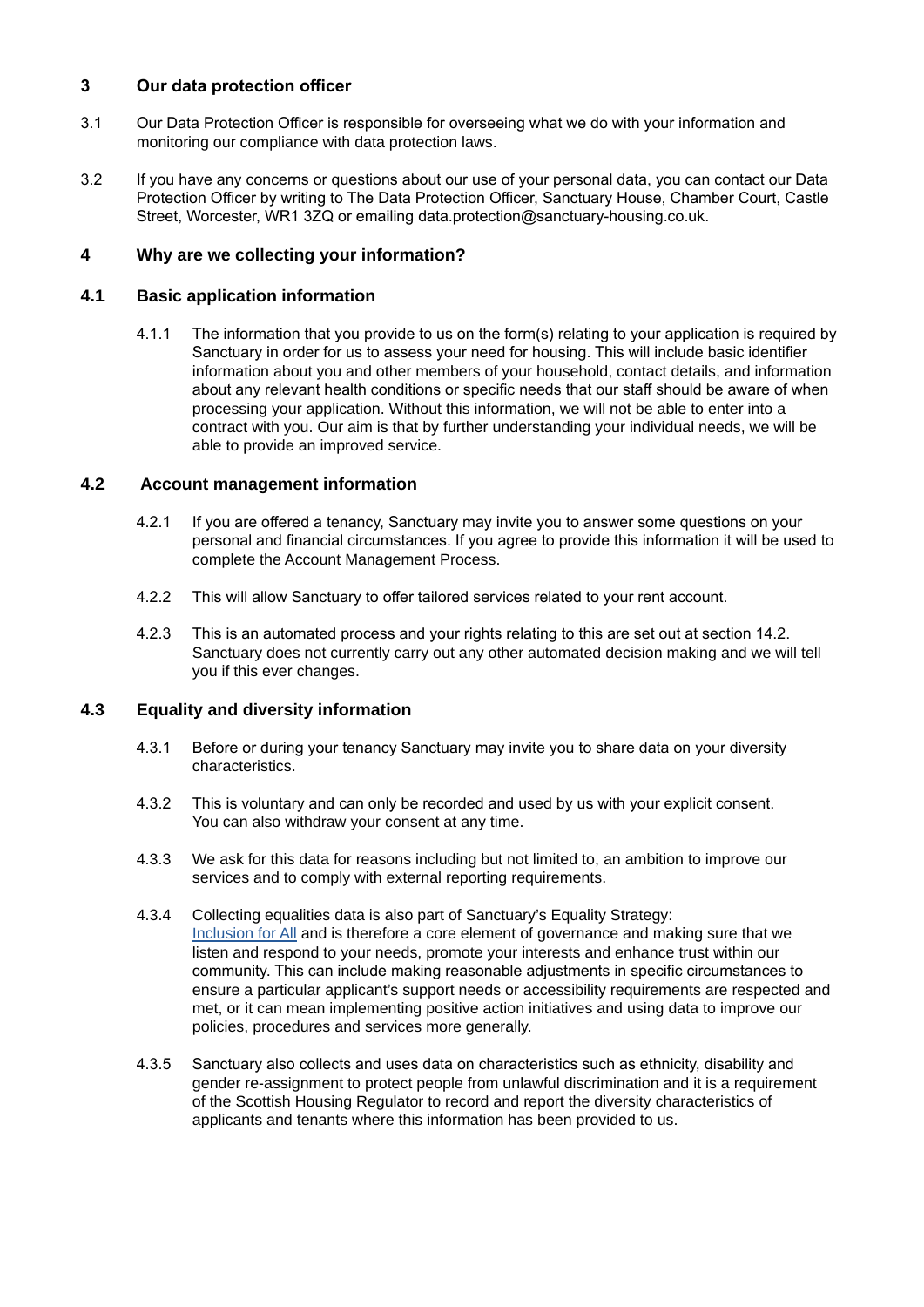# **5 What information are we collecting?**

- 5.1 The only information which we are collecting about you is the information which you provide to us on the Mid-Market Rent Application Form and any information you subsequently provide either verbally or in writing during the application process and, if your application is successful, during the term of your tenancy.
- 5.2 Some of the information which we collect could be special categories of personal data (also called sensitive personal data), which includes information about your health, age, race or ethnic origin, gender, disability or sexual orientation. We use this information to ensure that any offer of a tenancy made to you is for a property that is suitable for your needs. We will also use it to monitor our own performance and ensure that our services are non-discriminatory and remain open and accessible to all. By completing the form or subsequently providing us with this information verbally or in writing, you consent to our use of this information for these purposes.
- 5.3 Some of the information which we collect will also include your current and historical financial circumstances and personal circumstances for example if you are currently in employment.

# **6 What are we going to do with your information?**

- 6.1 The information which you provide to us will be used for the following purposes:
	- 6.1.1 it will be stored and used by us in accordance with this privacy statement and also in accordance with your rights under relevant legislation including the Data Protection Act 1998 and the UK GDPR;
	- 6.1.2 it will allow us to ensure that the services we provide are non-discriminatory, open and accessible to all;
	- 6.1.3 it will be collected and used fairly and openly for the purpose of establishing eligibility for, and managing, a tenancy;
	- 6.1.4 it will be used fairly and openly in providing our services to you in accordance with the contract between you and us;
	- 6.1.5 it will allow us to provide services which are tailored to your needs;
	- 6.1.6 it will be used in order to determine how we can improve our services to benefit you; and
	- 6.1.7 it will allow us to make contact with you in the most appropriate way. For example, we can provide literature in large print if you have difficulty reading smaller print; or provide documents in an alternative language if English is not your first language.
	- 6.1.8 it will be used to obtain references from your previous landlords during the last three years and to establish your financial status and ability to sustain a tenancy.
	- 6.1.9 it will be used to allocate an Account Management Profile to you for rent account management.
	- 6.1.10 It will be used to report anonymously to our key internal stakeholders to ensure that our services are inclusive, meet people's needs and are not discriminatory. For example, by reviewing anonymous customer complaints by age or disability we can ensure that certain groups of tenants are not disproportionately dissatisfied with our service, or subject to discrimination.
	- 6.1.11 It will be used to provide you with welfare benefit advice
- 6.2 An understanding of your personal situation and individual needs will help us to provide a tailored service that meets any physical, cultural or financial needs that you may have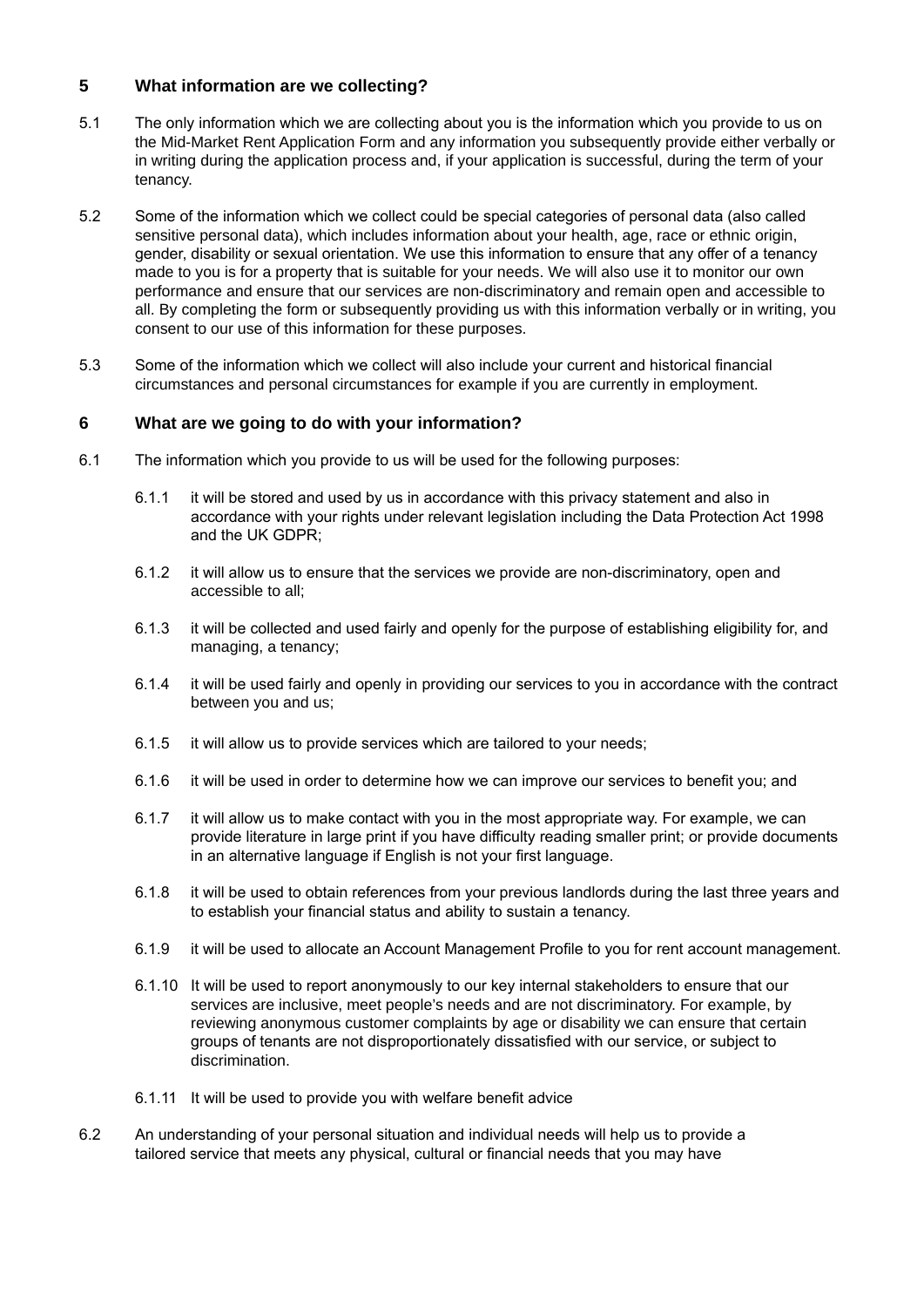# **7 What is the legal basis four using your information?**

- 7.1 In accordance with the data protection laws, we need a "legal basis" for collecting and using information about you. There are a variety of different legal basis for processing personal data which are set out in the data protection laws.
- 7.2 The legal basis on which we rely in order to use the information which we collect about you for the purposes set out in this notice will be:
	- 7.2.1 you have provided consent to our use of your information;
	- 7.2.2 using your information in this way is necessary for us to perform the contract between us and in order to take steps at the request of you prior to entering into the contract; and
	- 7.2.3 using your information is necessary for us to comply with a legal obligation to which we are subject.
- 7.3 The lawful basis on which we rely in order to use your sensitive personal data / special categories of personal data which we collect about you will be that you have provided your explicit consent to our use of your information.
- 7.4 The lawful basis on which we rely, in order to use information on your personal and financial circumstances to allocate you an Account Management Profile, will be that you have provided explicit consent to our use of your information for that purpose, so that Sanctuary can provide tailored rent management services to you to help you to manage your rent account.
- 7.5 We may also from time to time rely on the legal basis of protecting someone's vital interests or substantial public interest to share information where we have safeguarding or child protection concerns, or feel we must report a health crisis or incident to social services, the emergency services or other support and regulatory agencies.
- 7.6 The legal basis on which we rely, in order to use information on your personal and financial circumstances to allocate you an Account Management Profile, will be that you have provided explicit consent to our use of your information for that purpose, so that Sanctuary can provide tailored rent management services to you to help manage your rent account.

#### **8 Sharing your informatio**n

#### **Members of Sanctuary**

- 8.1 Sanctuary is made up of a number of related companies in the Sanctuary family. We will share your information with other members of the Sanctuary where necessary in order to assess your housing requirements and eligibility.
- 8.2 Your information will only be accessed by other companies in the Group where it is necessary to do so in order to provide services to you in accordance with our contract. The obligations which are set out in this notice shall apply to the other members of the Group to the same extent that they apply to us.
- 8.3 For more information on which companies make up the Sanctuary please go to www.sanctuary.co.uk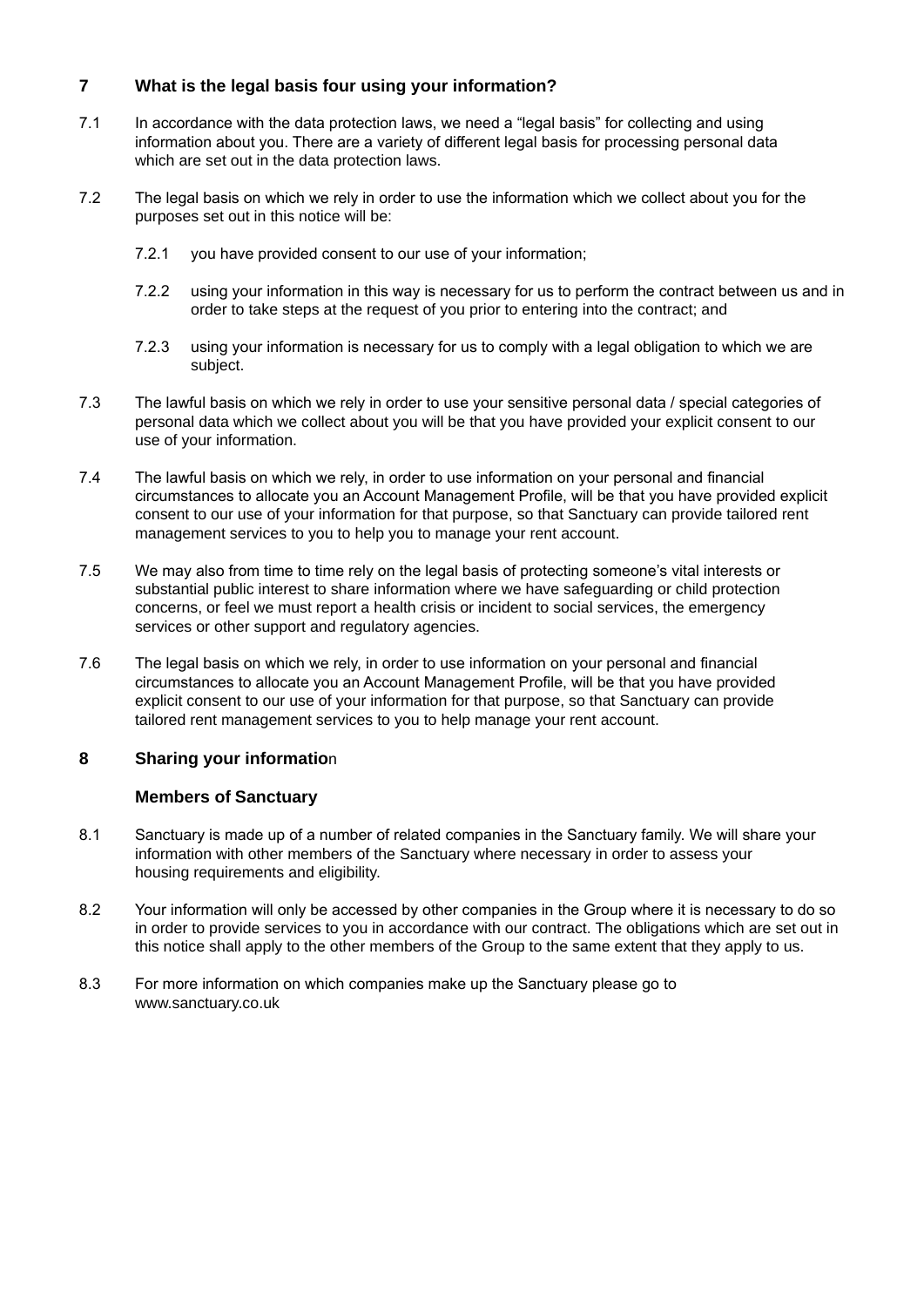#### **Contractors and sub-contractors**

- 8.4 It may be necessary to share information about you with our partners, contractors and sub-contractors in order to provide you with the services in accordance with the contract between us. For example, we may provide your personal data and information relating to your tenancy to our selected maintenance contractors where repairs are required to be undertaken at your property. We will only share information about you which is relevant and necessary to address your individual needs. The partners, contractors and sub-contractors shall be contractually required to ensure that they adhere to the security requirements imposed by the Data Protection Act 1998 and / or the General Data Protection Regulation (as applicable).
- 8.5 Our contractors and sub-contractors will not share your information with any other parties and will only be able to use the information when completing work on behalf of us.

# **Regulators and other legal obligations**

8.6 We may also be required to share your information with our regulators who are permitted access to this information by law and with other organisations where we have a legal obligation to share the information with them.

# **Other organisations**

- 8.7 We may from time to time share your information with other organisations, such as:
	- 8.7.1 utility companies so they can provide services to you and contact you in respect of utility charges;
	- 8.7.2 the police for the purpose of detection and prevention of crime; or
	- 8.7.3 organisations with a function of auditing and / or administering public funds for the purpose of detection and prevention of fraud.
	- 8.7.4 previous landlords during the last three years to establish your financial status and ability to sustain a tenancy
	- 8.7.5 Sanctuary's appointed occupation therapy specialist, in order to verify your medical needs in relation to housing
	- 8.7.6 Regulatory, statutory and / or voluntary bodies with a function of providing support and social care;
	- 8.7.7 Individuals or organisations who have been granted third party authority or Power of Attorney

# **9 Transferring your information abroad**

- 9.1 We use a third party processor, Campaign Monitor, for some of our email campaigns and we transfer your information to Campaign Monitor for the purpose of sending e-marketing and communication emails to you. Campaign Monitor is a global business that is headquartered in Australia and uses a data centre located in the United States of America, so their processing of your personal data will in volve a transfer of data outside the UK.
- 9.2 Whenever we transfer your personal data out of the UK in this way, we ensure a similar degree of protection is afforded to it by ensuring that we rely on an adequacy decision and/or use specific contract clauses which give personal data that same protection it has under UK law.
- 9.3 Please contact us if you want further information on the specific mechanism used by us when transferring your personal data outside of the UK.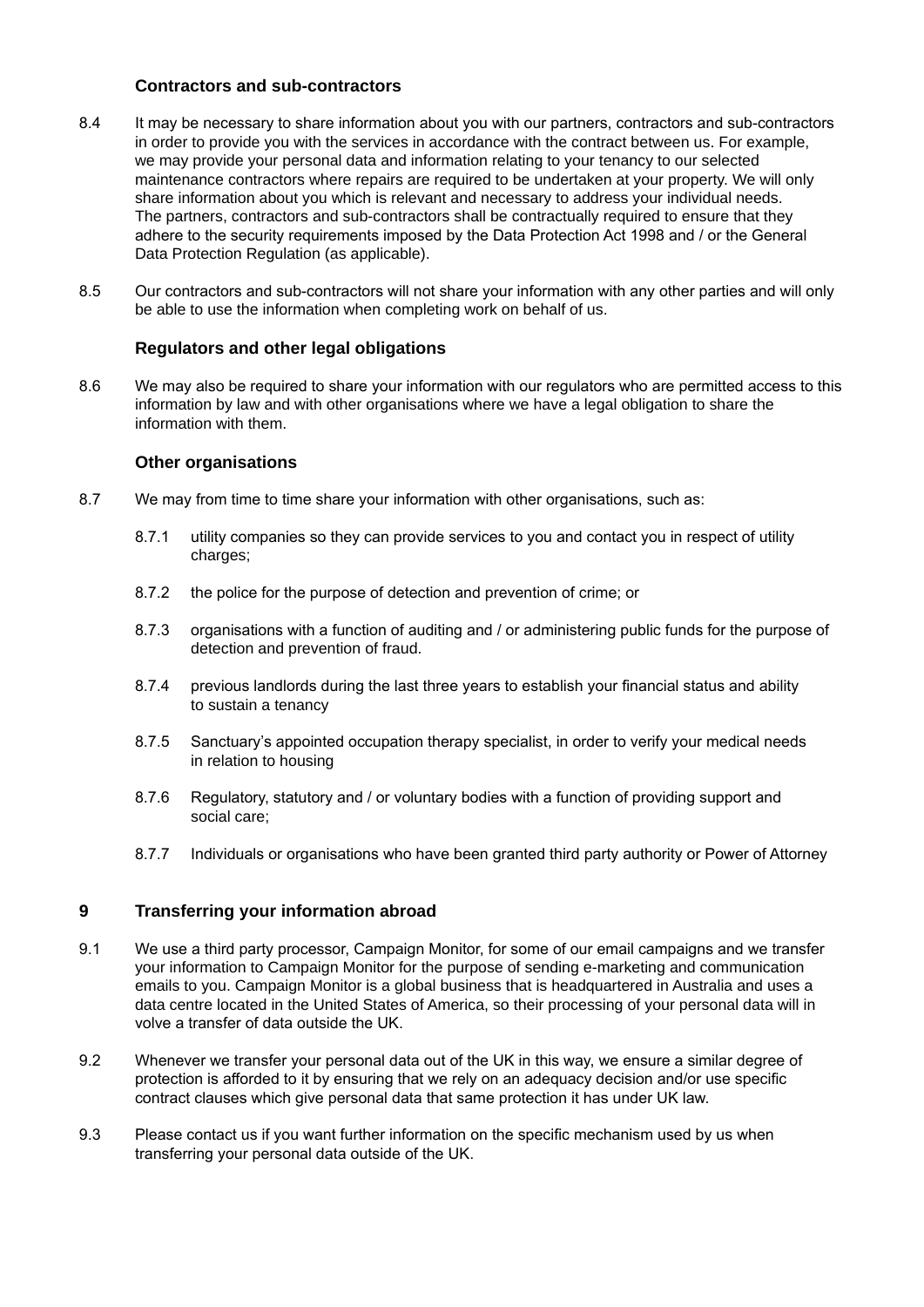#### **10 Security of your personal information**

- 10.1 The information that you provide will be stored securely on our electronic systems and the form that you complete will be shredded. Our security measures and procedures reflect the seriousness with which we approach security and the value we attach to your information.
- 10.2 Only relevant members of staff will have access to the information you provide to us.

# **11 Can we use your information for any other purpose?**

11.1 In limited circumstances we may use your information for a purpose other than those set out in this policy. If we intend to do so, we will provide you with information relating to that other purpose before using it for the new purpose.

#### **12 Storing your information and deleting it**

- 12.1 Should you enter into a contract with Sanctuary, we will store the personal data which you provide to us for as long as you remain a resident in accordance with the provisions of our Records Management Policy.
	- 12.1.1 Should your application not be successful, we will store the personal data which you provide to us for a period of six months and then it will be deleted, in accordance with the provisions of our Records Management Policy.

# **13 Your rights**

- 13.1 In relation to the information which we hold about you, you are entitled to:
	- 13.1.1 ask us for access to the information:
	- 13.1.2 ask us to rectify the information where it is inaccurate or is incomplete;
	- 13.1.3 ask us to erase the information and take steps to ask others who we have shared your information with to also erase it;
	- 13.1.4 ask us to limit what we do with your information;
	- 13.1.5 object to our use of your information and ask us to stop that use;
	- 13.1.6 instruct us to provide you with the information we hold about you in a structured and commonly used format or transmit that information directly to another organisation (for example, if you want the information to be sent to another housing provider).
- 13.2 Our Account Management Process is an automated process and because of this, you are entitled to:
	- 13.2.1 request human intervention in the Account Management Process (this means that you can ask for your profile to be reviewed and considered by a member of our income team rather than calculated automatically);
	- 13.2.2 ask to express your point of view about the Account Management Process; or
	- 13.2.3 challenge the Account Management Profile that has been allocated to you.
- 13.3 Our obligations to comply with the above rights are subject to certain exemptions.
- 13.4 Where we are using your information because you have provided your consent to that use, you are entitled to withdraw your consent at any time. The lawfulness of our use of your information before consent was withdrawn is not affected.
- 13.5 To exercise any of the rights referred to above, you should contact our Data Protection Officer by writing to The Data Protection Officer, Sanctuary House, Chamber Court, Castle Street, Worcester, Worcestershire, WR1 3ZQ or emailing data.protection@sanctuary-housing.co.uk.
- 13.6 You also have the right to complain to the Information Commissioner's Office (the "ICO") if you are not satisfied with the way we use your information. You can contact the ICO by writing to Information Commissioner's Office, Wycliffe House, Water Lane, Wilmslow, Cheshire, SK9 5AF.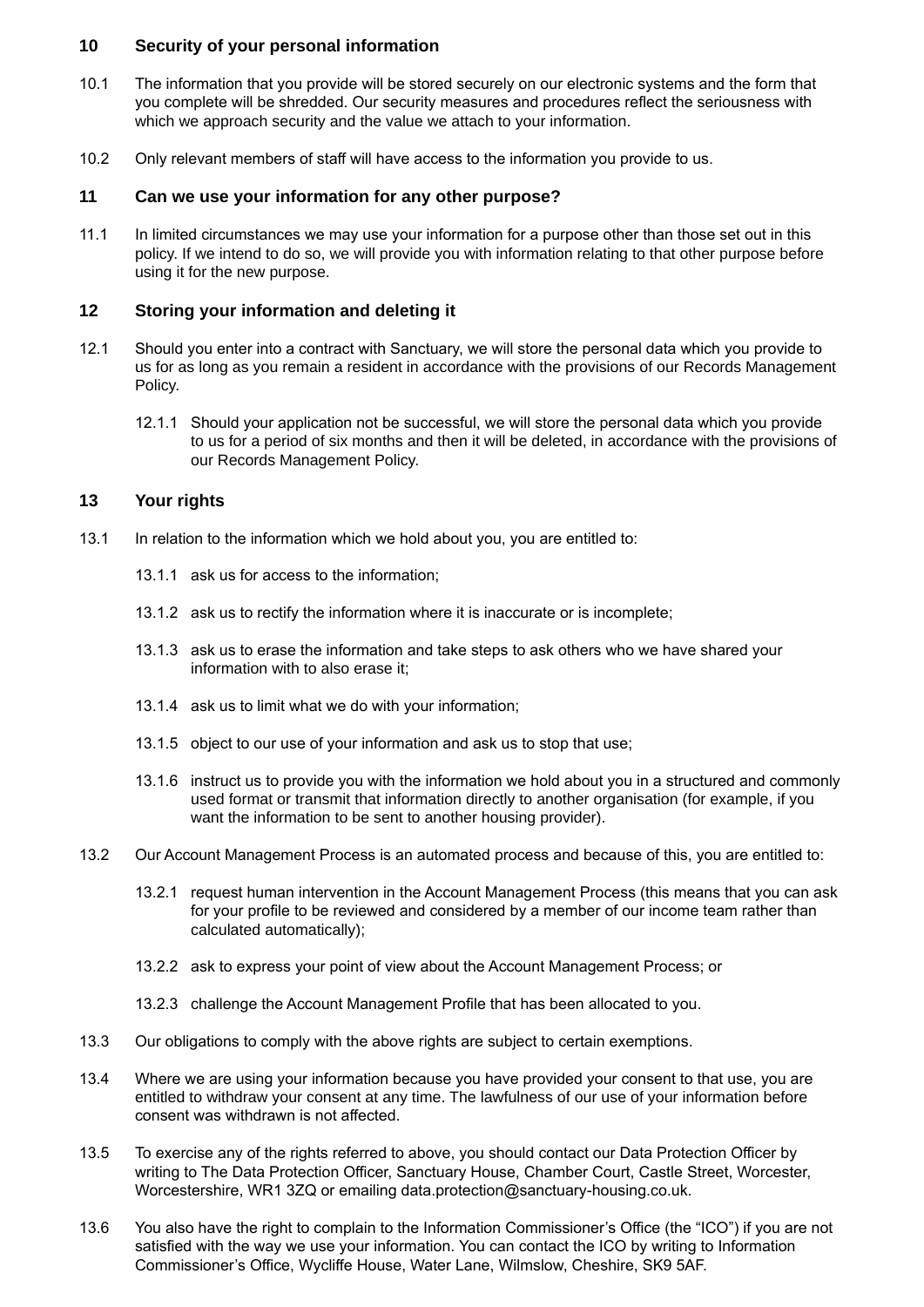# **Guidance on Your Application Form**

What do I do when I have completed my application form?

Send your completed application form to the postal address or email address at the back of this form. You can also give it to a staff member at your local housing office.

#### **What happens next?**

Once your completed application form has been received, we will assess it and check all the information you have provided. You will be contacted if we need further information from you.

#### **Cancelling your application form**

You may cancel your application for a Mid-Market Rent home at any time. You can do this by writing to our postal address or emailing Scotland.Midmarket@sanctuary-housing.co.uk

#### **Annual Review**

We will contact you every year to confirm that you still want to be registered for a Mid-Market Rent home. If you do not respond, your application will be cancelled.

#### **Change of Circumstances**

If any of your circumstances change, for example, if your employment changes, you move to another address, you change your telephone number, give birth etc, you must inform us immediately so that your details can be updated and you are given the correct priority for a home.